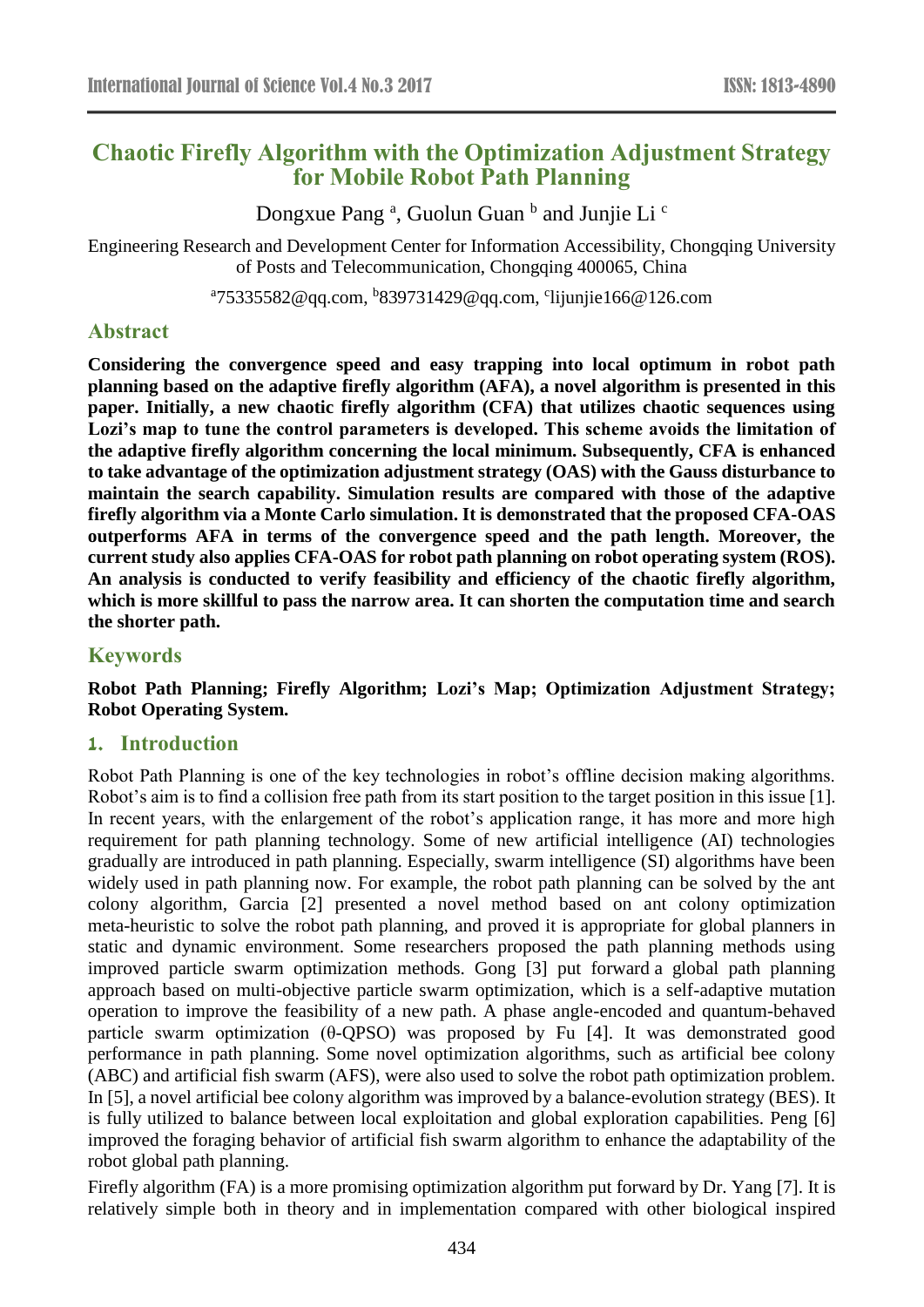algorithms. The existing research results show that FA had been applied to path planning with good results. Li [8] used firefly algorithm and Bezier curve to locate the shortest feasible (collision-free) path. Some improvements based on firefly algorithm have been put forward in [9,10]. Although these methods were proved effective in solving path planning problems, they inevitably faced some matters in practical applications, such as slow convergence speed, heavy calculation burden, poor stability and easily falling into the local optimum because of a complicated space in the robot working.

A novel path planning method based on the firefly algorithm is presented in this paper. Initially, a new chaotic firefly algorithm (CFA) that utilizes chaotic sequences using Lozi's map to tune the control parameters is developed, which avoids being trapped into the local optimum. Subsequently, the optimization adjustment strategy (OAS) with the Gauss disturbance is for maintaining the search diversity of the newly proposed chaotic firefly algorithm. Superiority of the proposed CFA-OSA in terms of the convergence speed and the path length have been demonstrated utilizing a precise analysis on simulation through a comprehensive comparative study with the adaptive firefly algorithm (AFA) [10]. Moreover, CFA-OSA is compared with AFA in narrow path planning problem. The experimental results show that CFA-OSA outperforms AFA in success rate while passing the narrow area within the shorter time-consuming and path length.

The rest of the paper is organized as follows. The basic firefly algorithm is described in Section 2. Section 3 is devoted to the development of a chaotic firefly algorithm with the optimization adjustment strategy. Section 4 models the robot path planning problem using CFA with OAS. Section 5 provides the results of the numerical simulation and experiment, presenting the comparison of CFA-OSA with AFA. Additionally, this section contains a comprehensive analysis for robot path planning on ROS. Section 6 summarizes the results.

## **2. Basic firefly algorithm**

The firefly algorithm (FA) is a swarm intelligence algorithm, inspired by the flashing behavior of firefly group. Yang formulated FA by three idealized constraints [7] as, 1) All fireflies are no gender-specific, so that one firefly will be attracted to other more larger brightness fireflies. 2) Attractiveness is proportional to their brightness, and for any two fireflies, the less bright one will be attracted to the brighter one; however, the brightness can decrease with distance increases between individuals. If there are no fireflies brighter than a given firefly, it will move randomly. 3) The brightness or attractiveness should be determined by the objective function. For the optimization problem, the luminous intensity is proportional to the value of the objective function.

In FA, the value of objective function is represented by the absolute brightness of fireflies and the solution of the problem to be solved is represented by the position of the fireflies. A firefly's attractiveness is proportional to the light intensity seen by adjacent fireflies. So the attractiveness β of a firefly in terms of Cartesian distance between firefly *i* and firefly *j* as

$$
\beta_{ij}(r_{ij}) = \beta_0 e^{-\gamma r_{ij}^2} \tag{1}
$$

The movement of a firefly *i* is attracted to another brighter firefly *j* determined by

$$
\mathbf{x}_i = \mathbf{x}_i + \beta_{ij} (r_{ij}) (\mathbf{x}_i - \mathbf{x}_j) + \alpha (rand + 0.5)
$$
 (2)

where the second term is due to the attraction.  $\beta_0$  represents the biggest attractiveness at  $r = 0$ .  $\gamma$  is the absorption coefficient, which controls the change in light intensity and determines convergence speed.  $r_{ij}$  represents the Cartesian distance between firefly *i* and firefly *j*. The third term is randomization with  $\alpha$  being the randomization parameter, which controls the range of movement. The value of rand is a random number generator uniformly distributed in [0, 1]. The pseudo-code for implementing FA can be summarized in Algorithm1.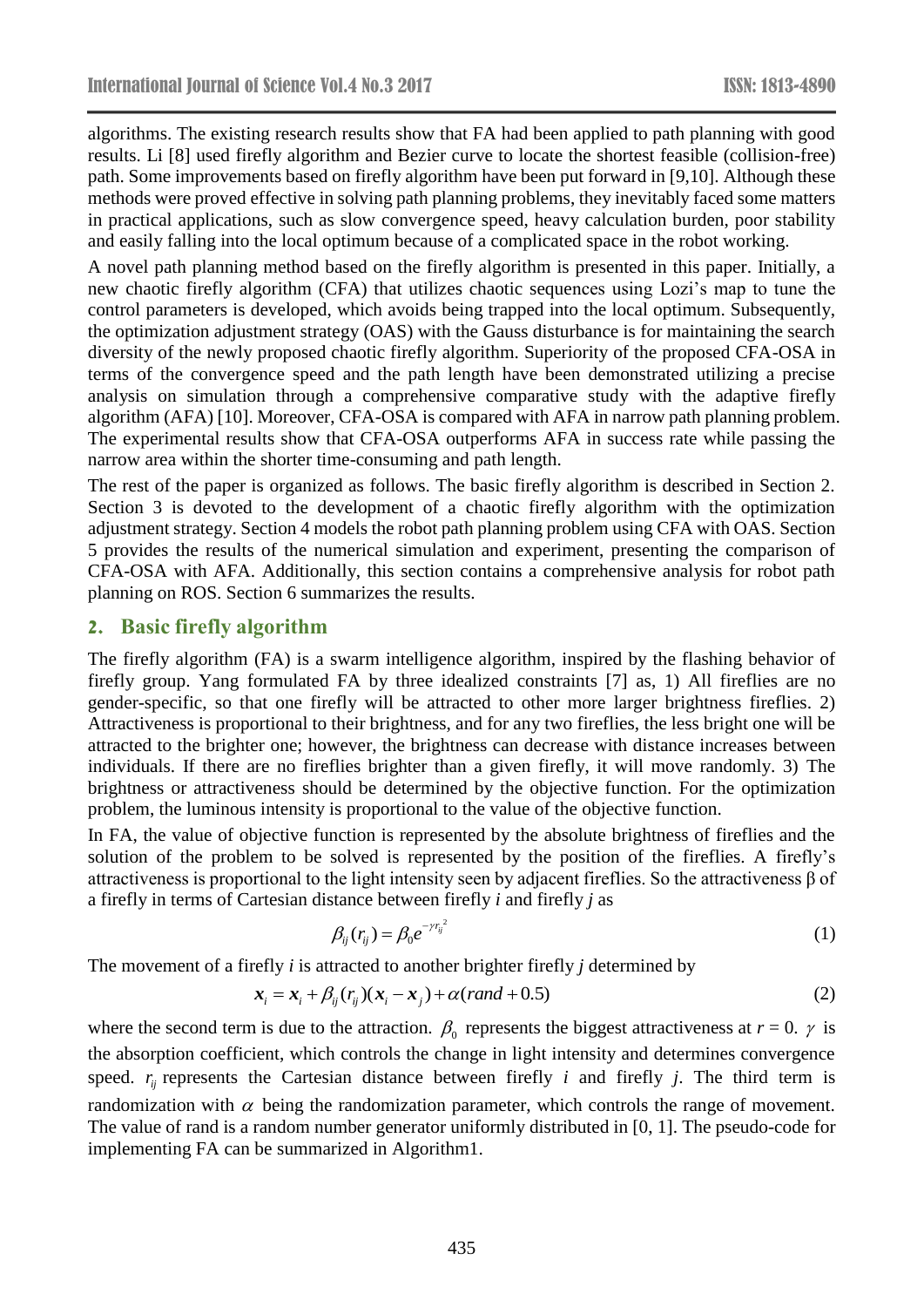| <b>Algorithm 1:</b> The firefly algorithm                    |  |  |  |
|--------------------------------------------------------------|--|--|--|
| <b>Begin</b>                                                 |  |  |  |
| Objective function $f(x)$ , $x = (x_1, , x_d)^T$             |  |  |  |
| Initialize population of fireflies $x_i$ ( $i = 1, 2, , n$ ) |  |  |  |
| Light intensity $I_i$ at $x_i$ is determined by $f(x_i)$     |  |  |  |
| Define light absorption coefficients $\gamma$                |  |  |  |
| <b>While</b> $(t<$ MaxIteration)                             |  |  |  |
| For $i=1:n$                                                  |  |  |  |
| For $j=1:i$                                                  |  |  |  |
| If $(I_i > I_i)$                                             |  |  |  |
| Move firefly $i$ towards $j$ in d-dimension                  |  |  |  |
| <b>End If</b>                                                |  |  |  |
| Attractiveness varies with distance r via $\exp[-\gamma r]$  |  |  |  |
| Evaluate new solutions and update light intensity            |  |  |  |
| End For $j$                                                  |  |  |  |
| <b>End For</b> i                                             |  |  |  |
| Rank the fireflies and find the current best                 |  |  |  |
| <b>End While</b>                                             |  |  |  |
| Output result                                                |  |  |  |
| <b>End Begin</b>                                             |  |  |  |

As described above, fireflies are randomly distributed within the search area at the initial period of algorithm running. The distance between each of them is greater, while  $\beta_{ij}(r_{ij})$  is small leading to the small range of movement, so the exploring ability of FA is insufficient with slower convergence speed. At the later stage of the algorithm running, fireflies gather around the optimal fireflies, the distance between each other is smaller leading to the bigger  $\beta_{ij}(r_{ij})$ . At the same time, random motion is still taking place, which is not useful for the convergence of FA [7]. In general, one can improve the search capacity and convergence speed of FA by tuning the parameters  $\gamma$  and  $\alpha$  before the run or control them during the run.

# **3. Chaotic firefly algorithm with the optimization adjustment strategy**

The performance of FA is sensitive to the choice of control parameters. It is important to address the value of  $\gamma$  and  $\alpha$  in equation (1) and (2). The parameter  $\gamma$  determines the convergence speed of FA, and the parameter  $\alpha$  determines the global search capability. In terms of this paper, the absorption coefficient and the randomization parameter in FA are designed by chaotic sequences using Lozi's map. The control parameters are tuned by using the ergodicity property of chaotic sequences, which is beneficial to escape from the local minimum. At the same time, the optimization adjustment strategy is introduced, which maintains the search capability in optimization procedures.

## **3.1 Chaotic firefly algorithm**

Chaos is a kind of a feature of nonlinear dynamic system. It exhibits bounded unstable dynamic behavior, ergodicity and non-period behavior, which depends on initial condition and control parameters. Chaos with the ergodicity property can be used for enriching the searching behavior and avoiding being trapped into the local optimum in optimization problems. In this paper, the improved FA uses chaotic sequences using Lozi's map to tune  $\gamma$  and  $\alpha$  given by constant values in the equation (1) and (2), determining the tradeoff between diversity and convergence rate of FA. Lozi's map has the better ergodicity and the mapping points are more uniform distribution then logistic map [11]. The equations above are modified to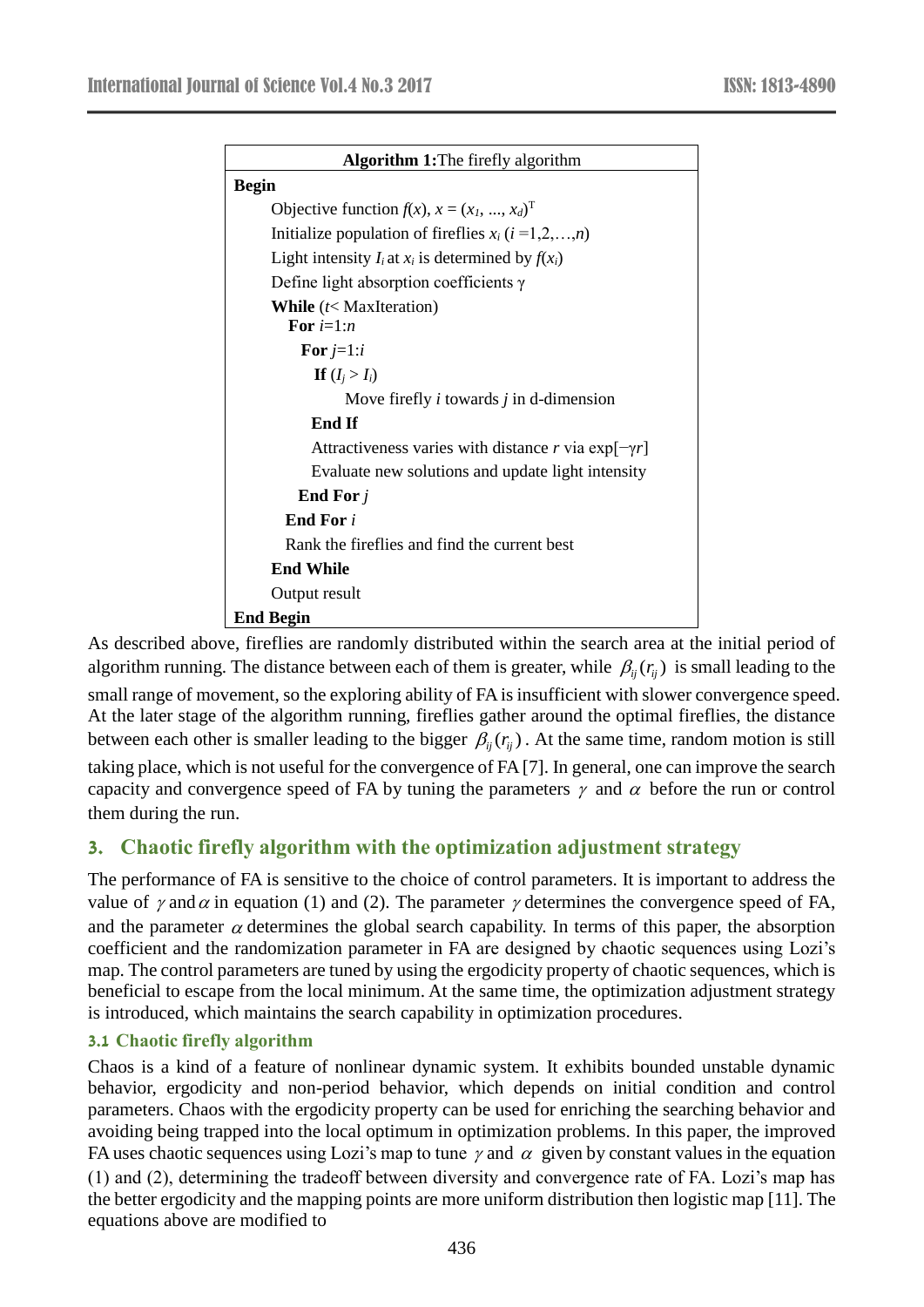2 ( ) 0 ( ) ( )( 0.5) *ij <sup>t</sup> <sup>r</sup> <sup>i</sup> <sup>i</sup> <sup>i</sup> <sup>j</sup> <sup>e</sup> <sup>t</sup> rand x x x x* ………… ………………(3)

with

$$
\gamma_1(t) = 1 - a \left[ \gamma_1(t-1) \right] + \gamma(t-1) \tag{4}
$$

$$
\gamma(t) = b\gamma_1(t-1) \tag{5}
$$

and

$$
\alpha_1(t) = 1 - a \left[ \alpha_1(t-1) \right] + \alpha(t-1) \tag{6}
$$

$$
\alpha(t) = b\alpha_1(t-1) \tag{7}
$$

where *t* is the iteration number.  $a_1$ ,  $b_1$ ,  $a_2$ ,  $b_2$  are control parameters, and  $a_1 = a_2 = 1.7$ ,  $b_1 = b_2 = 0.5$ , these values suggested by [12]. The value of  $\gamma(t)$  and  $\alpha(t)$  are greatly changed with the variation of  $a_1, b_1$ ,  $a_2$  and  $b_2$ , and they are normalized in the range  $[0, 1]$  to each decision variable in N-dimensional space with chaotic dynamics, which determine  $\gamma(t)$  and  $\alpha(t)$  behave chaotically in unpredictable patterns, other than stabilize at constant sizes. A very small difference in the initial value  $(t=1)$  of  $\gamma(1)$  and  $\alpha(1)$  can cause large differences in its long-time behavior.

In this context, FA based on Lozi's map can be useful in robot path planning for escaping from local optima due to the ergodic and dynamic properties of Lozi's map. This approach is employed to prevent the premature convergence of FA.

#### **3.2 The optimization adjustment strategy**

In order to avoid being trapped into the local optimum, an optimization adjustment strategy (OAS) is introduced. For the position of current optimal fireflies, they already tend to be the optimal solution. Thus Gauss disturbance used in the optimal fireflies can maintain the search diversity in CFA. The optimization adjustment equation as

$$
\mathbf{x}_{best}^G = \mathbf{x}_{best} + \mathbf{x}_{best} \cdot \eta \cdot N(0,1) \tag{8}
$$

where  $x_{best}^G$  is the position of the current optimal fireflies after Gauss disturbance,  $x_{best}$  is the position of the current optimal fireflies,  $\eta$  is the control parameter. The position updation of a new global optimal firefly in the next iteration as

$$
\mathbf{x}_{best}(t+1) = \begin{cases} \mathbf{x}_{best}^G(t), & f(\mathbf{x}_{best}^G(t)) < f(\mathbf{x}_{best}(t)) \\ \mathbf{x}_{best}(t), & others \end{cases}
$$
(9)

In this paper, the current optimal fireflies uses the optimization adjustment strategy to update the position of the next iterative optimal firefly, which is employed to increase the diversity of fireflies' population, and it is advantageous to jump out of local optimum, improving the search speed in CFA at the same time.

#### **4. Robot path planning based on CFA with OAS**

#### **4.1 Modeling the path planning problem using CFA**

Robot path planning problem is transformed into a numerical optimization problem, which can be solved by CFA-OSA to find a suitable collision-free path between the start position and the end position. The path is planned by encoding of CFA-OSA firstly, establishing the cost function of path planning and then searching for the optimal path using CFA-OSA. In this case, each firefly is defined as a candidate path, and the dimensions of position for them are a set of route points. The path could be completely made by connecting them sequentially. The number of fireflies stands for the candidate path number. In addition, the brightness of a firefly represents the path quality. If the brightest firefly is found, the optimal path will be obtained.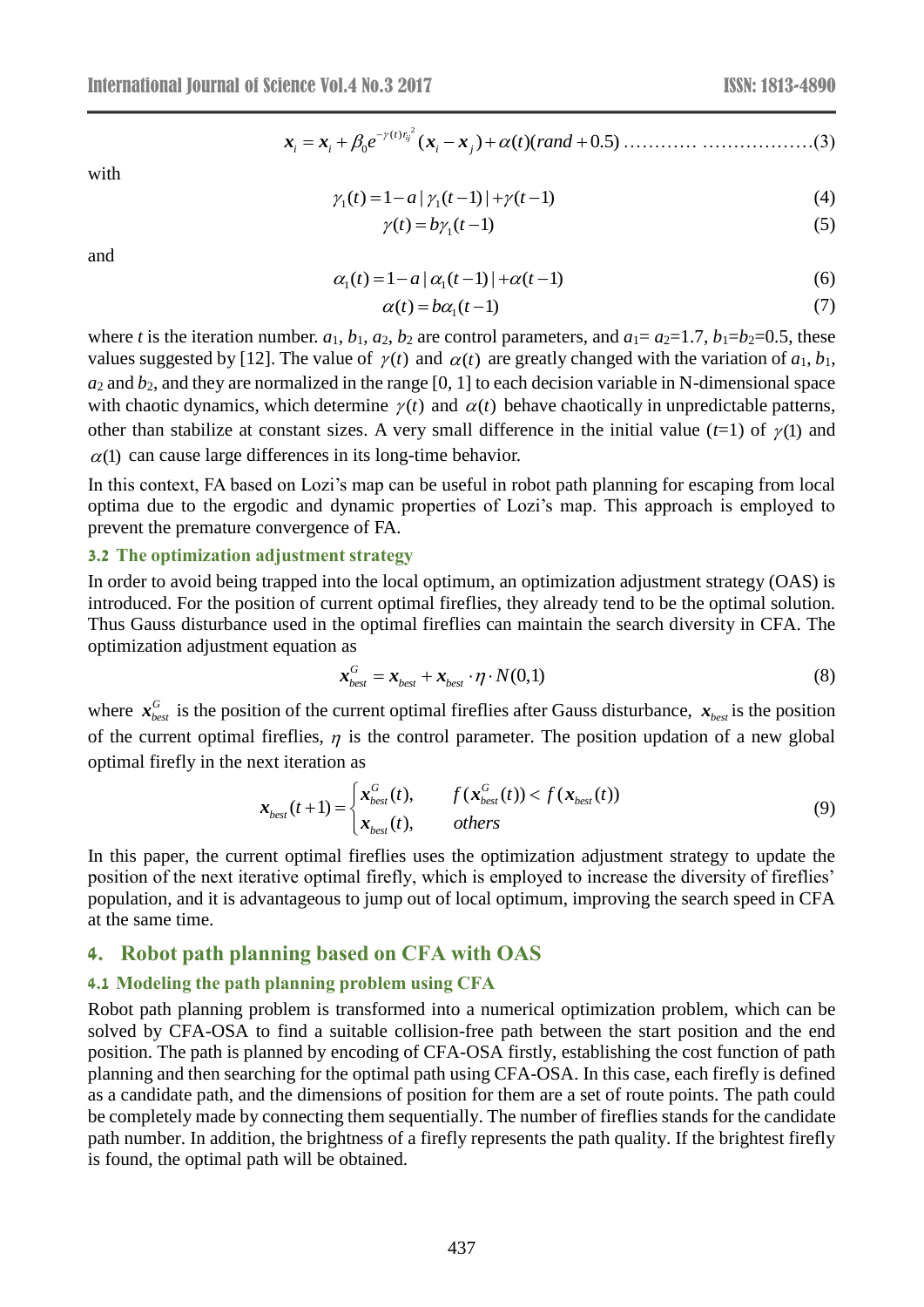The other important part is establishing the cost function of path planning. In this paper, the cost function is consist of the path length  $E_L$  cross the risk value  $E_D$ , which is used to evaluate the path quality and can be calculated as follows

$$
E = \omega_1 E_L \cdot (1 + \omega_2 E_D) \tag{10}
$$

where  $\omega_1 + \omega_2 = 1$ . We can search the shortest path by calculating min(*E*).

The path length can be calculated by the following equation

$$
E_L = L_{\rm SR} + \sum_{i=1}^{n-1} \Delta L_i + L_{P_n E} \tag{11}
$$

where  $(x_i, y_i)$ ,  $i=1...n-1$ , is the coordinate of the *i*-th route point between the start position and the end position.  $L_{SP_1}$  is the distance from the start position to the first route point.  $\Delta L_i$  is the distance from the *i*-th route point to the (*i*+1)-th route point, and  $\Delta L_i = \sqrt{(x_i - x_{i+1})^2 + (y_i - y_{i+1})^2}$ .  $L_{P_nE}$  is the distance from the last route point to the end position.

The risk value measures the cost of the robot and the obstacle, which is judged by calculating the average cost value of each obstacle in the environment. The risk value can be calculated as follows

$$
E_D = 1/m \cdot \sum_{j=1}^{m} (1 - \Delta L_j / R_j)
$$
 (12)

where  $(x_i, y_i)$ ,  $j=1...m$ , is the coordinate of the *j*-th obstacle.  $\Delta L_j$  is the distance between the robot and the *j*-th obstacle.  $R_j$  is the radius of the *j*-th obstacle.

**4.2 Robot path planning method base on CFA with OAS**

The pseudo-code of robot path planning method based on CFA with OAS is shown in Algorithm 2.

```
Algorithm 2: Path planning method based on CFA with OAS
Begin
      Sort the firefly population x_i (i = 1, 2, ..., n) according to the cost function
      Light intensity I_i at x_i is determined by (10),(11),(12)
      Initialize light absorption coefficients γ, randomization parameter α and
      control parameters a_1, b_1, a_2, b_2, \etaWhile (t< MaxIteration)
          For i=1:n
            For j=1:i
                Calculate \gamma according to (4) and (5)
                Calculate \alpha according to (6) and (7)
                \mathbf{If} (I_i > I_i)Move firefly i towards j in d-dimension
                 End If 
                 Attractiveness varies with distance r via exp[−γr]
                 Reconstruct a path according to xj
                 Evaluate the path
                 Update light intensity of xj
            End For j
           End For i
          Rank the paths and find the current best
           Use the OAS to adjust the position of the current best path 
      End While
      Output the optimal path
End Begin
```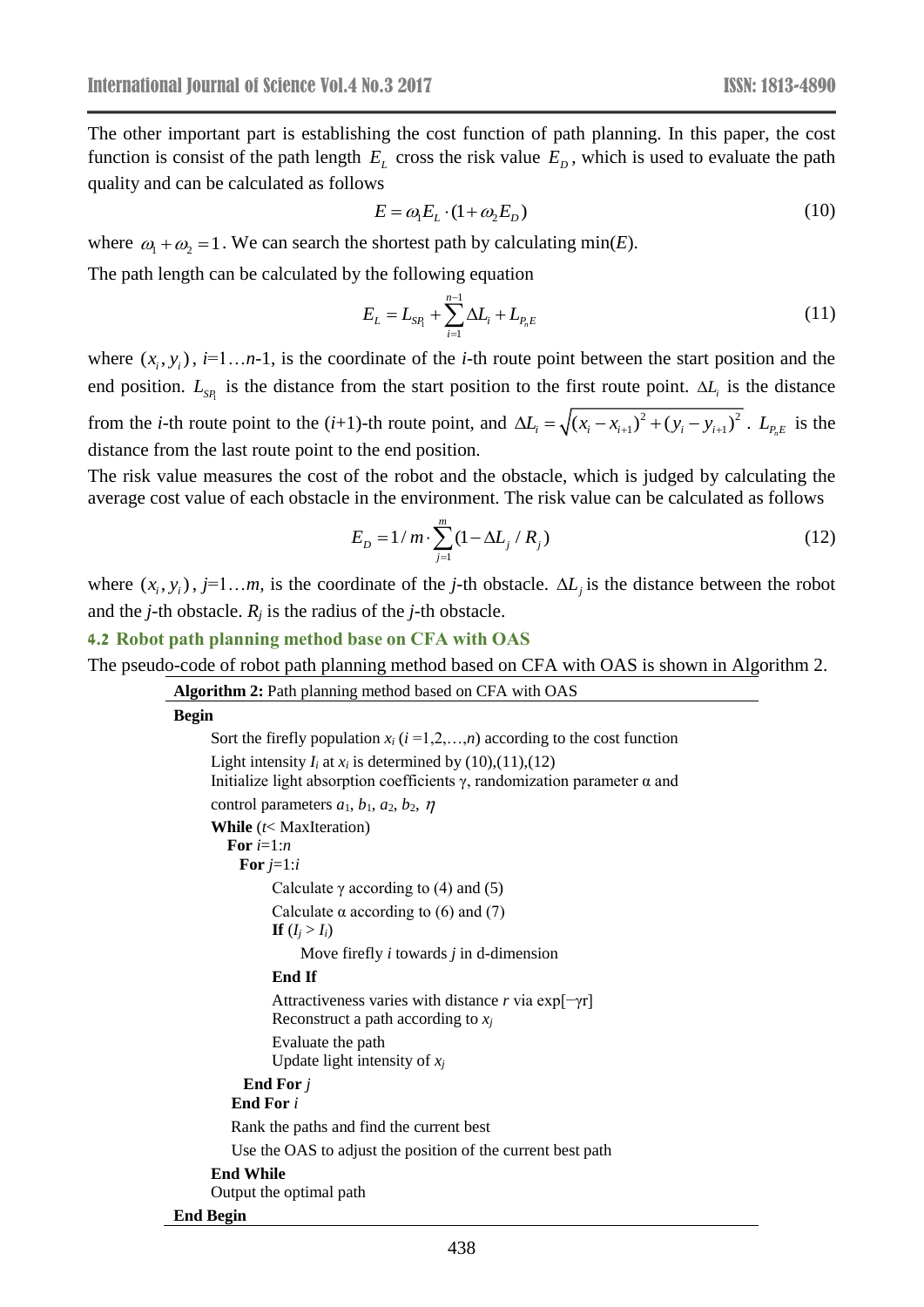## **5. Experimental results and analysis**

## **5.1 Simulation research**

Evaluate the efficiency of path planning method based on chaotic firefly algorithm (CFA) with optimization adjustment strategy (OAS) by simulation, making a comparison with the adaptive firefly algorithm (AFA) in [10] using MATLAB 7.0 on a standard PC with 2.19 GHz processor, 1.96 GB RAM. The calculating way between simple environment and complex environment is different which helps to test the adaptive capacities of two algorithms in different environment.

The parameters of CFA-OAS are shown in Table 1 and the parameters of AFA are the same as [10]. For the comparable methods, the population size is set at 40 and the maximum iteration is 100. Each method is run via a 50-independent-run simulation. Average path length and success rate of searching a shorter collision free path are as evaluation to measure the performance of two path planning methods.

| Parameter  | Value | Parameter      | Value |
|------------|-------|----------------|-------|
| $\sim$     |       |                |       |
| α          |       |                |       |
| $a_1$      |       | a <sub>2</sub> |       |
| $\upsilon$ |       |                | v.c   |

Table 1. Parameters initialization of CFA-OAS

1) Simple environment

Fig. 1 shows the map including three obstacles as the simple environment to carry out path planning. Where the position of three obstacles are respectively  $(4, 4)$ ,  $(8, 6)$ ,  $(8, 2)$  and the radius is respectively 1.5, 1.5, 1.2. The starting position and the end position are from  $(1, 1)$  to  $(11, 7)$ .



Fig. 1 Path planning in simple environment

Fig. 2 indicates the path length changes with iteration number of two path planning methods in simple environment. From Fig. 2, the method based on CFA-OAS searches the shorter path, and the path length is 11.85 cm. As the same time the CFA-OAS has more quickly convergence speed. It obtains the optimal path after 14 iterations. The reason why this phenomenon appears in CFA-OAS is that chaos with ergodicity property is used to tune control parameters, which enriches the searching behavior and avoids being trapped into local optimum earlier.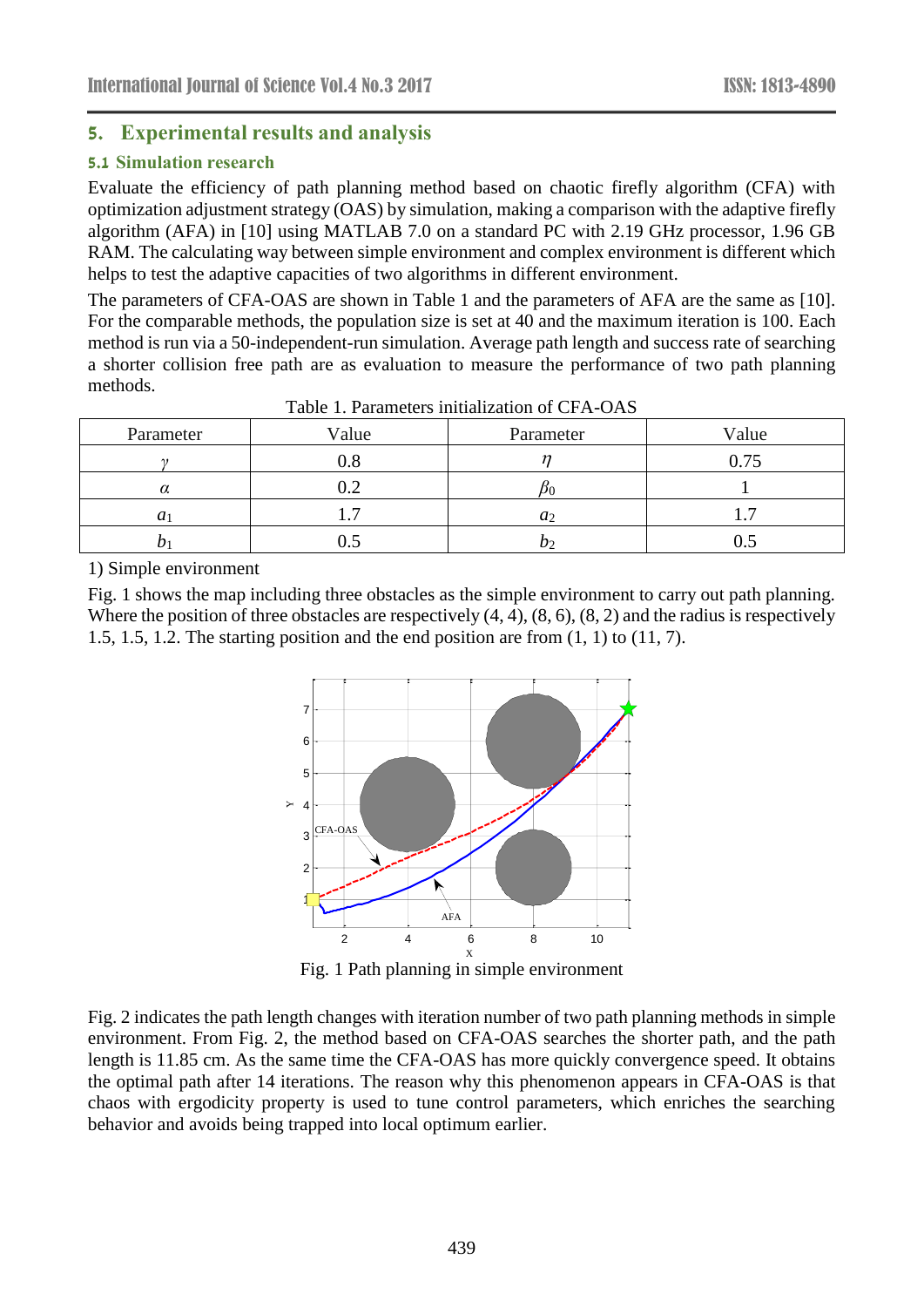

Fig. 2 The path length changes with iteration number in simple environment

The test results are listed in Table 2. The time-consuming of CFA-OAS is similar to AFA. The success rates of two methods in 50 runs are also seen in Tab. 2. The success rate of CFA-OAS is 93%, while the success rate of AFA just achieves 89%. The results suggest that CFA-OAS is more skillful to escape from local trap and search the global optimum. This is because that CFA-OAS adopts the optimization adjustment strategy to maintain the search diversity and enrich the exploitation ability. Table 2. The test results in simple environment

| Algorithm      | Iteration number | $Time-consuming(s)$ | Path length(cm) | Success rate $(\%)$ |
|----------------|------------------|---------------------|-----------------|---------------------|
| AFA            | 48               | 41.05               | 12.41           | 89                  |
| <b>CFA-OAS</b> |                  |                     | 1.85            |                     |

2) Complex environment

Fig. 3 shows the map including eight obstacles as the complex environment to solve path planning. The center coordinates of them are (2.8, 2.8), (4, 5.8), (6.3, 4.5), (8.3, 6.8), (9.5, 2.7), (4.2, -0.3), (6, 1.6) and (8, 0) respectively. The radius of them is respectively 0.8, 0.8, 0.8, 1.1, 1, 0.8, 0.7 and 0.8. The starting position and the end position are also from  $(1, 1)$  to  $(11, 7)$  as Fig. 3.



Fig. 3 Path planning in complex environment

The path length changes with iteration number in complex environment and the test results are respectively shown in Fig. 4 and Table 3. It can be found that CFA-OAS still has several advantages on the average path length and the convergence speed than AFA. The success rate in 50 runs of CFA-OAS is much higher than AFA in complex environment, while success rates of both methods are decreased compared with the simple environment.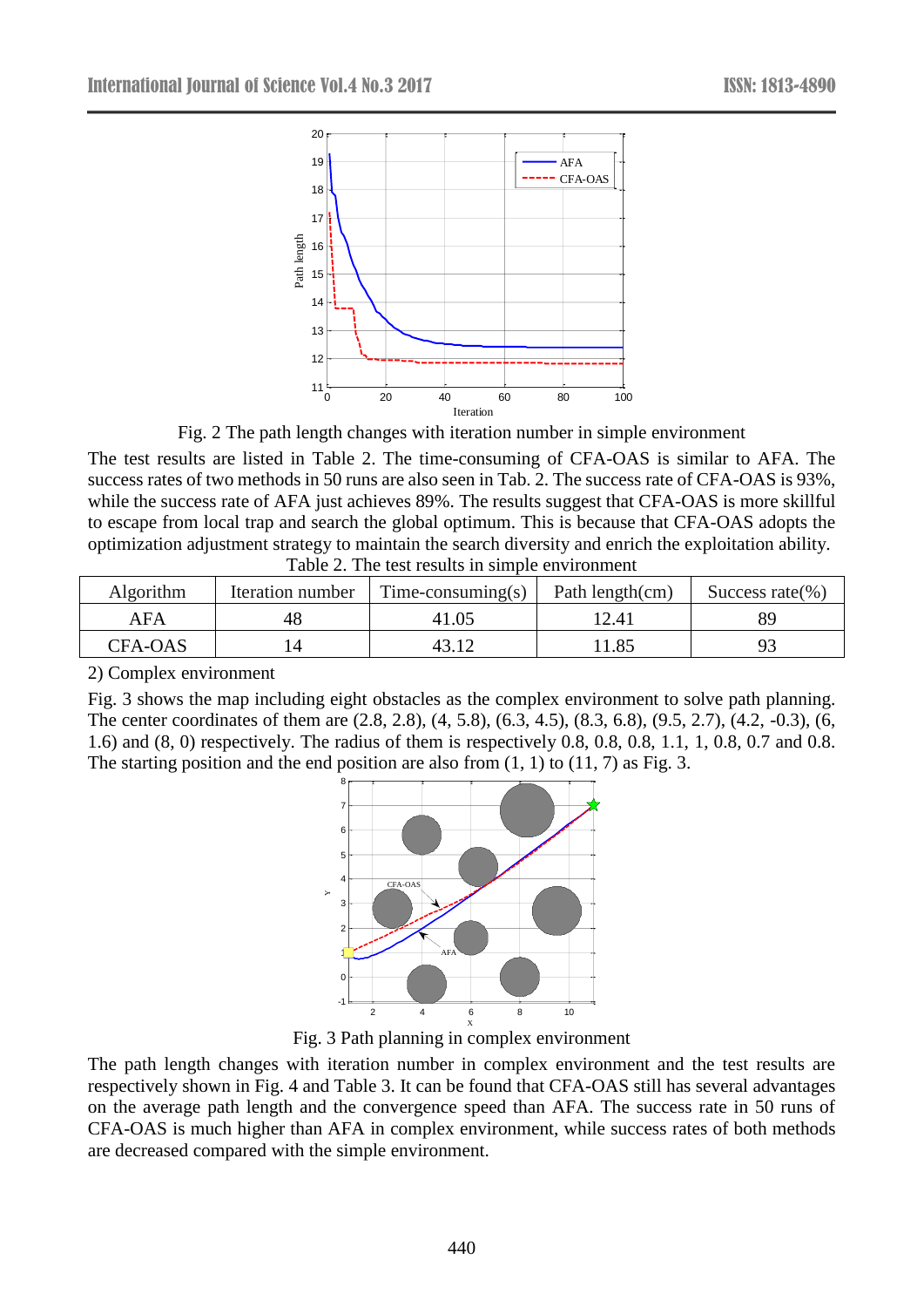

Fig. 4 The path length changes with iteration number in complex environment Table 3.The test results in complex environment

| Algorithm      | Iteration number | $Time-consuming(s)$ | Path length(cm) | Success rate $(\% )$ |
|----------------|------------------|---------------------|-----------------|----------------------|
| AFA            |                  |                     |                 |                      |
| <b>CFA-OAS</b> |                  | 65.02               |                 | 90                   |

From the two environment tests, we can see that the path planning method based on CFA-OAS has the stronger adaptability with better searching result and quicker convergence speed than AFA in different environment. It is more suitable to apply in robot path planning system.

## **5.2 Robot path planning using CFA on ROS**

In the experiment, AFA algorithm and CFA-OAS algorithm are verified, respectively. Pioneer3-DX robot is equipped with a standard PC with 2.19 GHz processor, 1.96 GB RAM, installing robot operating system (ROS) [13], which collects data using a URG-hokuyo laser ranger. The environment as shown in Fig. 5 is the area of 4.8 m×6 m, consisting of the walls and three obstacles. The map of this environment is build using the slam gmapping node in ROS with resolution 0.050 m/pix as Fig.6, where A and B are the starting position and the target position, respectively. ①,②, ③ are static obstacles, where ①,② are circular obstacles and ③ is rectangular obstacle. The measurement error and the movement error of robot are mixture-Gauss set to be 40cm/3m with probability 0.95. Robot translation speed is set to 0.2m/s. Initial position of robot is unknown, realizing robot self-localization using the amcl node in ROS, and completing robot path planning by two methods on a known environment map finally.









The paths of the robot from A to B using AFA algorithm and CFA-OAS algorithm are shown as Fig.7 and Fig. 8, respectively. From Fig. 7, AFA algorithm is used, which selects a longer path faced with an obstacle between the two walls; in reverse, the robot searches a shorter path in CFA-OAS and it is more easily to pass a narrow area between the wall C and the obstacle ③. The CFA-OAS determines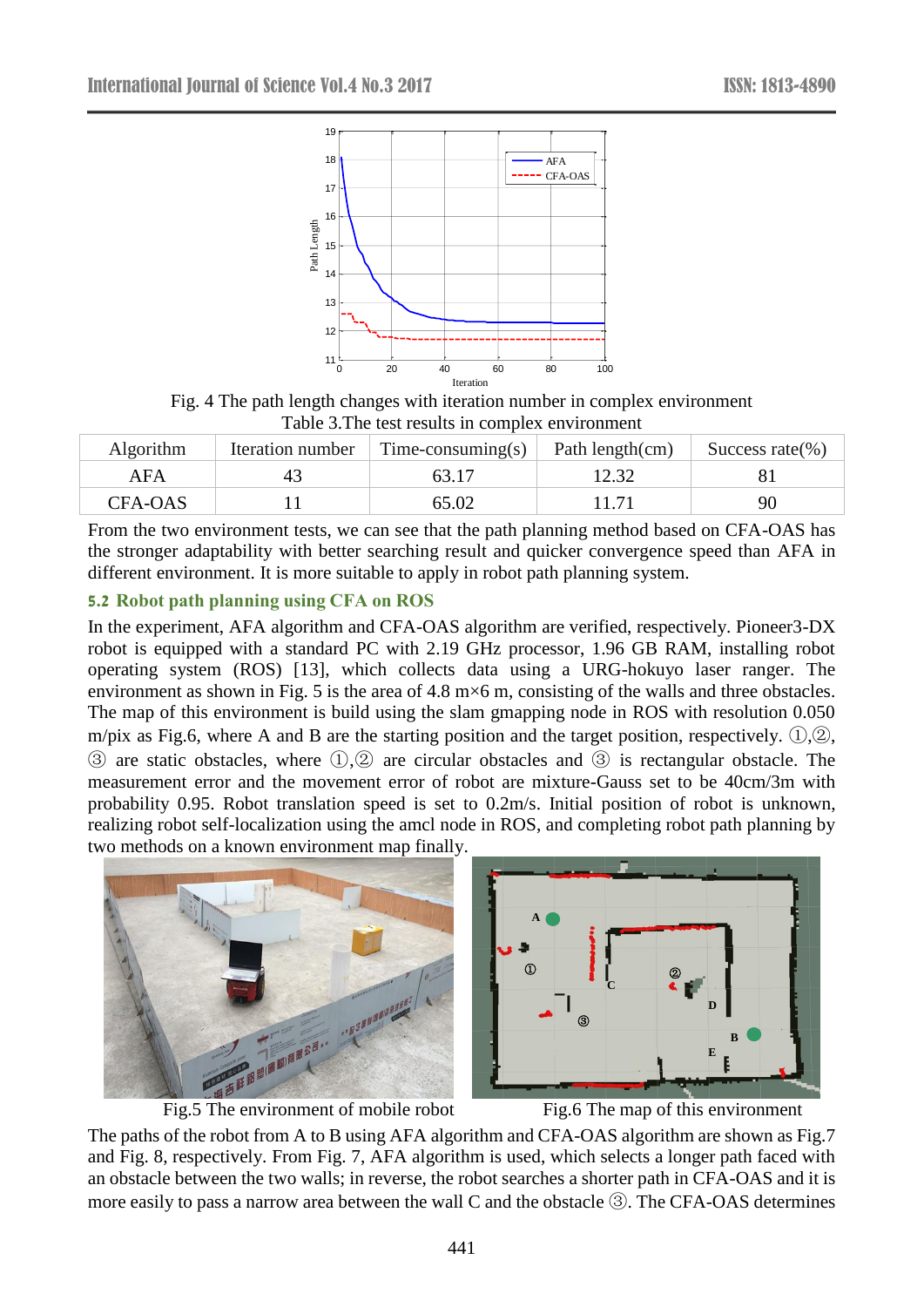the distance between the narrow areas more accurately, as shown in Fig. 8, which is that control parameters in CFA-OAS are tuned by chaos with ergodicity property to enrich the searching behavior.





Fig.7 Path of the robot in AFA Fig.8 Path of the robot in CFA-OAS

Further on, Table 4 compares the path planning performance of both algorithms. The time-planning in the narrow area of CFA-OAS is superior to AFA. The robot using CFA-OAS can pass the narrow area (between the wall C and the obstacle ③, two walls D and E) more quickly and search the shorter path with 5.23m, leading to shorter time-consuming in the whole path planning from A to B. The success rates of the robot path planning using two algorithms in 50 runs are also shown in Table 4. The success rate of CFA-OAS is 94%, while the success rate of AFA just achieves 82% because of the failure of passing the narrow area.

| Algorithm | Time-planning in<br>small area $(s)$ | $Time-consuming(s)$ | Path length $(m)$ | Success rate $(\%)$ |
|-----------|--------------------------------------|---------------------|-------------------|---------------------|
| AFA       |                                      | 123.16              | 7.81              |                     |
| CFA-OAS   |                                      | 75.24               | 5.23              | 94                  |

Table 4. Path planning performance in both algorithms

# **6. Conclusion**

A novel chaotic firefly algorithm with the optimization adjustment strategy (CFA-OAS) is developed for the robot path planning. The proposed CFA combines the standard firefly algorithm (FA) with the control parameters designed by chaotic sequences using Lozi's map. It plays the important role in firefly algorithm, and the ergodicity property of chaotic sequences is for tuning the control parameters, which is beneficial to jump out of the local minimum and it is more skillful to pass the narrow area. In addition to the optimization adjustment strategy (OAS), the Gauss disturbance is utilized in the optimal fireflies to maintain the diversity of fireflies' population in CFA, avoiding being trapped into local optimum. Finally, simulation and experiment show that the comparison verifies the superiority of the proposed CFA-OAS over the AFA in terms of path length and computation time.

# **Acknowledgements**

This work was supported by the Chongqing Science and Technology Commission (CSTC) (no. cstc2015jcyjBX0066).

# **References**

[1] N. Sadati, J. Taheri. Genetic Algorithm in Robot Path Planning Problem in Crisp and Fuzzified Environments. *IEEE International Conference on Industrial Technology* (Bangkok, Thailand, December 11-14, 2002), Vol. 1 (2002), p.175-180